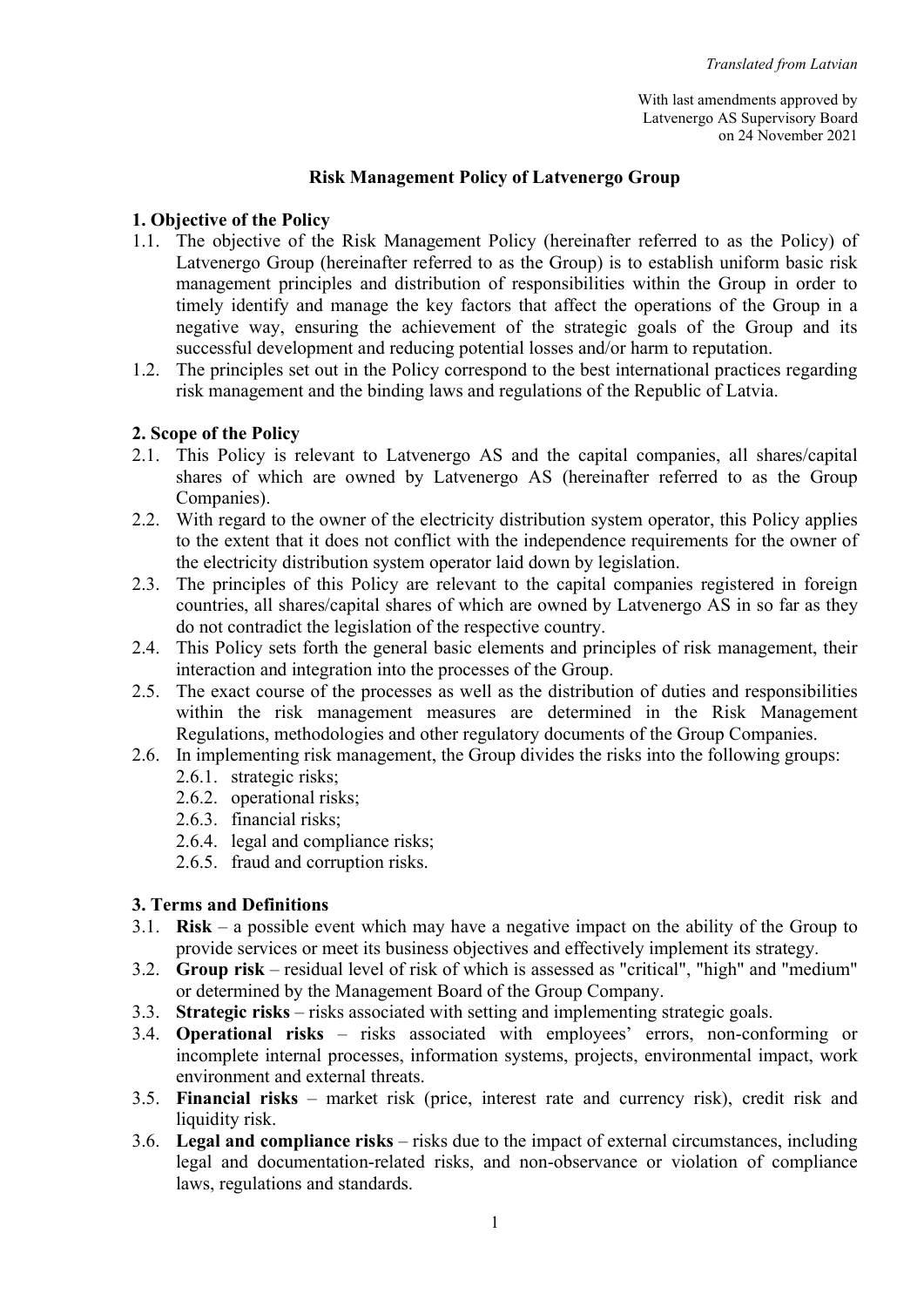### Risk Management Policy of Latvenergo Group

- 3.7. Fraud and corruption risks risks when decisions may be adopted for the benefit of one's own or another person's interests or undue benefits are acquired, causing damage to the Group (including damage to reputation).
- 3.8. Risk management identification of existing and potential risks and their development scenarios, analysis of risk causes, impact and probability of occurrence, identification of risk controls and critical controls, risk assessment before and after the existing risk controls, identification, assessment and implementation of additional risk mitigation measures for reducing the residual risk, if necessary, and risk control.
- 3.9. Plan for Implementation of Group Risk Control Measures a document containing identified "critical" and "high" risk measures to mitigate and/control Group Risks (monitoring of critical controls, implementation of additional risk mitigation measures), business divisions/organisational units responsible for implementation/execution of these measures as well as deadlines for reporting on the implementation/execution of these measures.
- 3.10. Risk appetite the amount and the types of risk the Group is willing to accept to achieve its strategic objectives.
- 3.11. Key Risk Indicators (KRI) indicators that provide early warning of changes in the likelihood or impact of a particular risk.
- 3.12. Risk Management System a combination of practices, tools and methods used by the Group to identify, analyze, evaluate, mitigate and manage risks.

### 4. Basic Principles of Risk Management

- 4.1. Risk management within the Group is an integral part of day-to-day management processes, operational activities, functions and other processes that is binding on all levels of the governance of the Group. Risk management decisions are based on risk awareness. Risk management principles of the Group:
	- 4.1.1. risk management is integrated into both strategy development and implementation processes and day-to-day operational activities;
	- 4.1.2. the Risk Management System and Process are aligned with the needs of the Group and risk specifics;
	- 4.1.3. risk management responds adequately and in a timely manner to external and internal changes and events;
	- 4.1.4. historical, current as well as expected future information is used for risk management;
	- 4.1.5. regular and systematic training of employees and provision of information and explanation, promoting risk awareness and management;
	- 4.1.6. the Risk Management System is being constantly improved according to the principles of the best practices and experience;
	- 4.1.7. the responsibility for risk management is determined at various levels of the management of the Group, precisely defining responsibilities to achieve effective risk management of the Group;
	- 4.1.8. objective and sufficient information which is important for risk management is communicated in a timely manner to those employees who need it;
	- 4.1.9. no tolerance of fraud and corruption.

### 5. Implementation and Monitoring of the Policy

#### 5.1. Supervisory Board of Latvenergo AS:

- 5.1.1. approves the Risk Management Policy of the Group;
- 5.1.2. supervises the operation of the Risk Management System of the Group;
- 5.1.3. reviews the report of the Audit Committee of Latvenergo AS on the effectiveness of the Risk Management System of the Group on a yearly basis;
- 5.1.4. reviews the Group Risk Management Report on a yearly basis.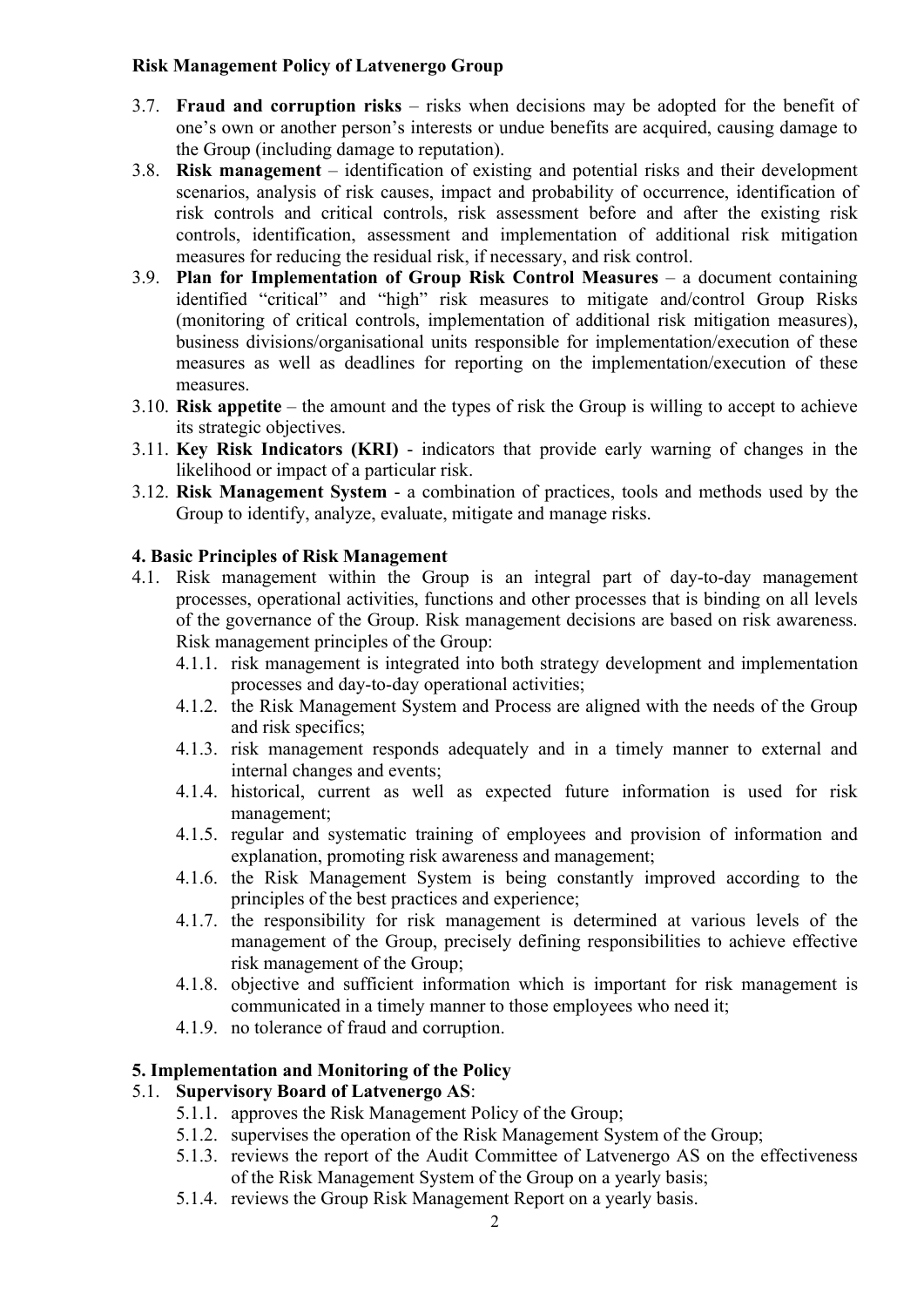# Risk Management Policy of Latvenergo Group

# 5.2. Audit Committee of Latvenergo AS:

- 5.2.1. monitors the effectiveness of the Risk Management System of the Group;
- 5.2.2. provides the Supervisory Board of Latvenergo AS with proposals for eliminating the deficiencies of the Risk Management System;
- 5.2.3. reports to the Supervisory Board of Latvenergo AS on the effectiveness of the risk management system of the Group at least once a year.

# 5.3. Internal Audit of Latvenergo AS:

5.3.1. checks the organisation and operation of the Risk Management System on a regular basis and assesses whether the Group Risks are adequately managed and whether the risk assessment and reporting on risks and controls are compliant and reliable.

# 5.4. Management Board of Latvenergo AS:

- 5.4.1. establishes a comprehensive Group Risk Management System;
- 5.4.2. develops the Group Risk Management Policy;
- 5.4.3. approves the Regulations of the Group Risk Management Committee, the annual Group Risk Management Report of the Group, including the current Group Risks and the definition of the Risk appetite of the Group;
- 5.4.4. at least once a year reports to the Supervisory Board of Latvenergo AS on the Group Risk Management.

# 5.5. Management Board of the Group Company:

- 5.5.1. provides risk management in accordance with the Group Risk Management System;
- 5.5.2. approves internal regulatory documents for Risk Management in the Group Company;
- 5.5.3. approves the risks of the Group Company, inlc. Group Risks and reviews the implementation of critical controls and additional measures of Group Risks.

# 5.6. Chief Officers of the Group Company:

- 5.6.1. coordinate and supervise the Risk Management activities in the business divisions under their responsibility;
- 5.6.2. supervise the implementation of the critical controls and additional measures aimed at Group Risks in the business divisions under their responsibility.

# 5.7. Group Risk Management Committee:

- 5.7.1. promotes the risk culture in the Group and the identification of new risks, incl. identifying potential new risks for the Group;
- 5.7.2. selects the Group's current risks and assigns the selected Group's risk analysis to cross-functional working groups;
- 5.7.3. reviews the risk management reports prepared by the Risk Manager and coordinates the current risk assessments of the Group;
- 5.7.4. provides recommendations for the improvement of the Group's Risk Management System.

# 5.8. Managers of Business Divisions/Organisational Units of the Group Company:

5.8.1. continuously monitor the processes of business divisions/organisational units under their supervision and the external business environment in order to identify and manage the existing and potential risks in a timely manner in accordance with the scope of their business divisions/organisational units – to ensure the implementation of risk controls and the identification, assessment and implementation of additional risk mitigation measures, if necessary.

# 5.9. Employees of the Group Company:

- 5.9.1. carry out risk management within their competence and established processes and/or procedures;
- 5.9.2. notify their immediate supervisor in a timely manner of the identification of a new risk in their work.
- 5.10. Employees Responsible for Risk Management in the Group Companies: